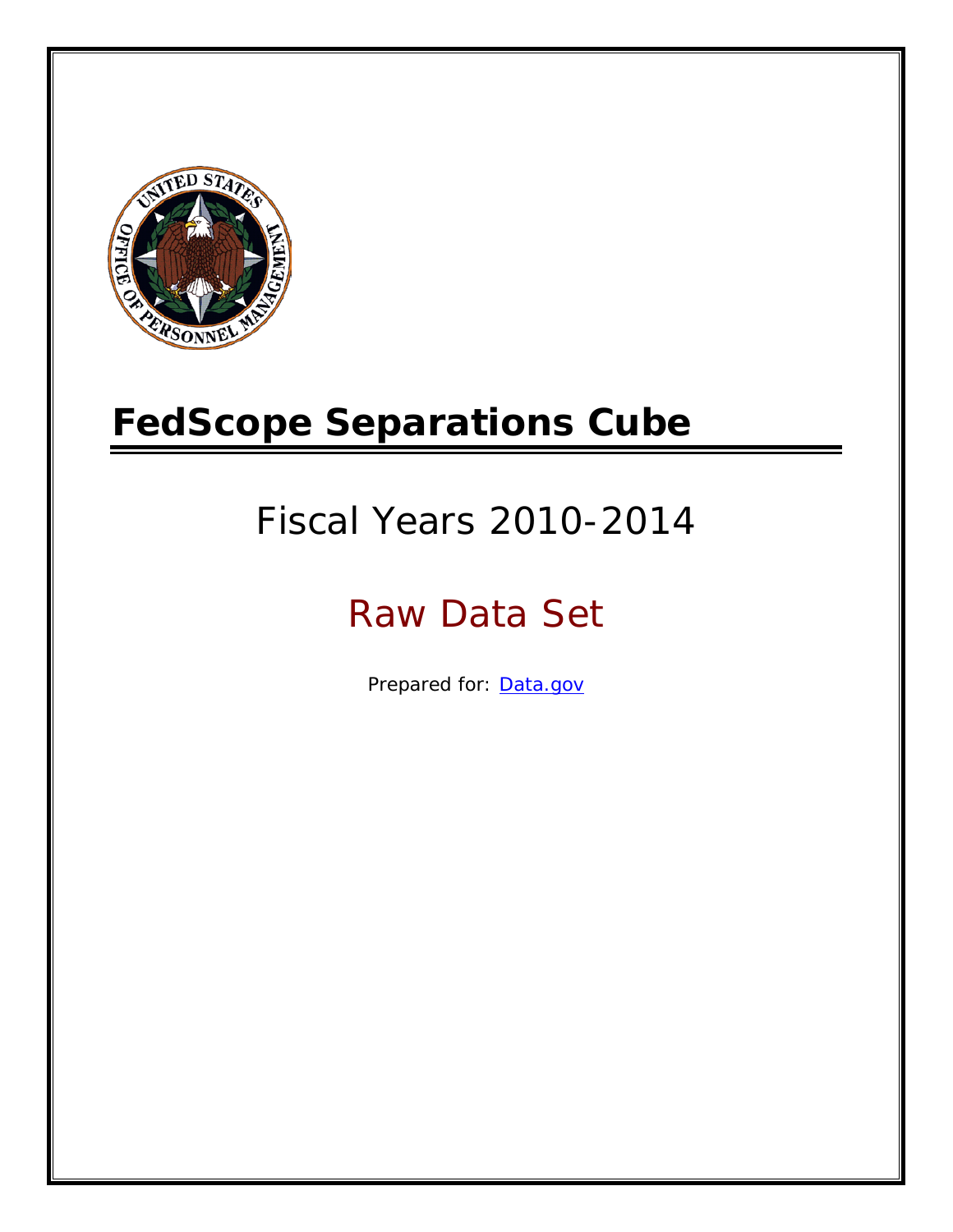

# **Table of Contents**

| $\mathbf{1}$ | <b>OVERVIEW</b>                                 | 3              |
|--------------|-------------------------------------------------|----------------|
| 1.1          | Purpose                                         | 3              |
| 1.2          | <b>Scope</b>                                    | 3              |
| 2            | <b>RAW DATA SET FILE</b>                        |                |
| 2.1          | <b>SEPDATA</b>                                  | $\frac{3}{3}$  |
| 3            | <b>DIMENSION TRANSLATIONS FILES</b>             | 5              |
| 3.1          | Agency                                          | 5              |
| 3.2          | Separation                                      | 5              |
| 3.3          | Date                                            | 6              |
| 3.4          | Age                                             | 6              |
| 3.5          | <b>General Schedule &amp; Equivalent Grade</b>  | $\overline{7}$ |
| 3.6          | <b>Length of Service</b>                        | 8              |
| 3.7          | Location                                        | 8              |
| 3.8          | Occupation                                      | 9              |
| 3.9          | <b>Occupation Category</b>                      | 9              |
|              | 3.10 Pay Plan & Grade                           | 10             |
|              | 3.11 Salary Level                               | 10             |
|              | 3.12 Type of Appointment                        | 11             |
|              | 3.13 Work Schedule                              | 11             |
|              | 3.14 Count                                      | 12             |
|              | 3.15 Average Salary                             | 12             |
|              | 3.16 Average Length of Service                  | 12             |
| 4            | <b>DATA DEFINITIONS</b>                         | 13             |
| 4.1          | Agency                                          | 13             |
| 4.2          | <b>Separations</b>                              | 13             |
| 4.3          | Date                                            | 14             |
| 4.4          | Age                                             | 14             |
| 4.5          | General Schedule & Equivalent Grade             | 15             |
| 4.6          | <b>Length of Service</b>                        | 15             |
| 4.7          | Location                                        | 15             |
| 4.8          | Occupation                                      | 15             |
| 4.9          | <b>Occupation Category</b>                      | 15             |
| 4.10         | Pay Plan & Grade                                | 15             |
|              | 4.11 Salary Level                               | 15             |
| 4.12         | <b>Type of Appointment</b>                      | 16             |
|              | 4.13 Work Schedule                              | 16             |
|              | 4.14 Count                                      | 16             |
|              | 4.15 Average Salary                             | 16             |
|              | 4.16 Average Length of Service                  | 16             |
| 5            | <b>APPENDIX</b>                                 | 17             |
|              | Source: FedScope (http://www.fedscope.opm.gov/) | $\mathbf{1}$   |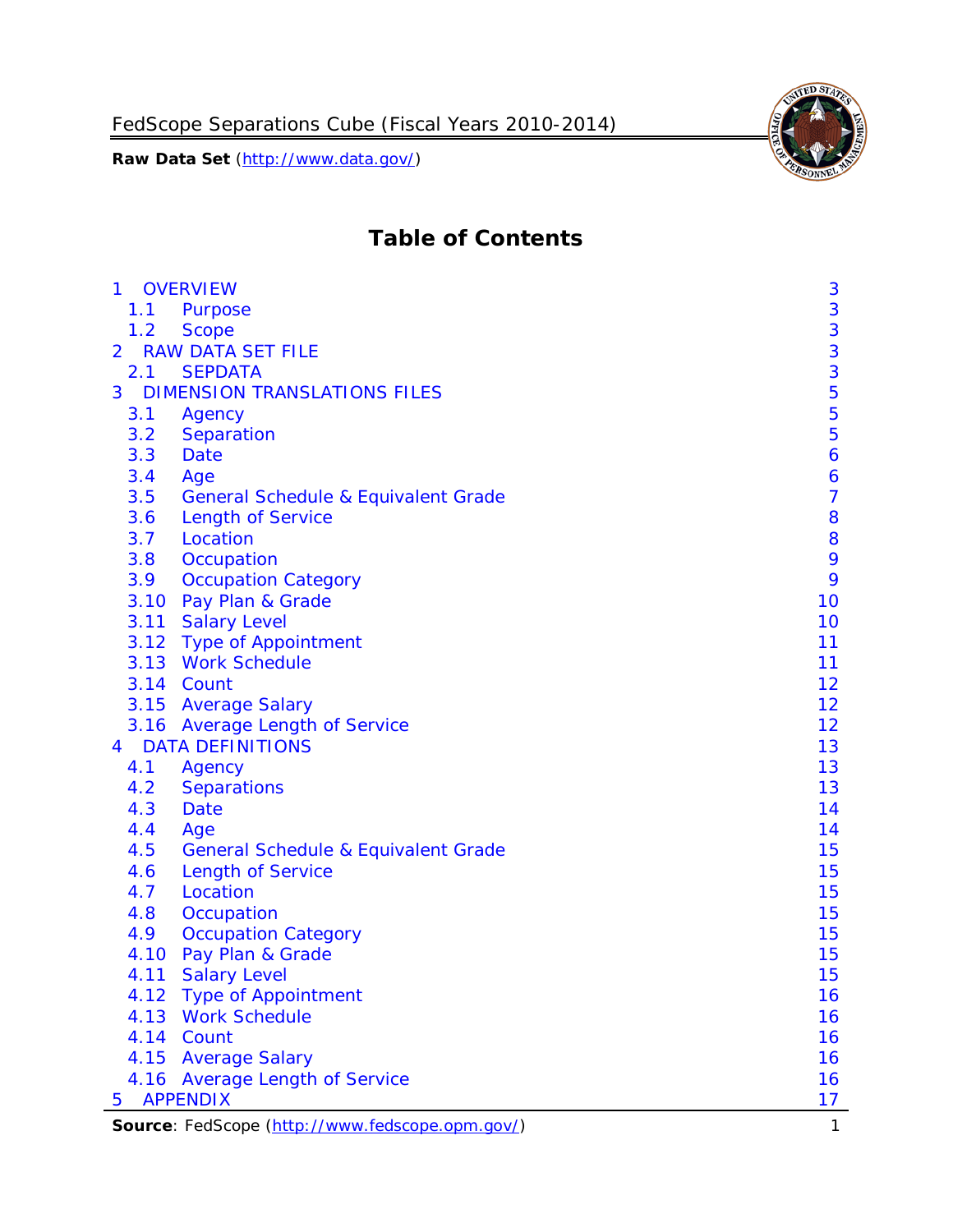

5.2 [FedScope General Public Web Site](#page-17-2)

# **Listing of Tables**

| Table 2.1: SEPDATA. TXT Record Layout  | 4  |
|----------------------------------------|----|
| Table 3.1: DTagy.txt Record Layout     | 5  |
| Table 3.2: DTsep.txt Record Layout     | 5  |
| Table 3.3: DTefdate.txt Record Layout  | 6  |
| Table 3.4: DTagelvl.txt Record Layout  | 6  |
| Table 3.5: DTgsegrd.txt Record Layout  | 7  |
| Table 3.6: DTloslvl.txt Record Layout  | 8  |
| Table 3.7: DTloc.txt Record Layout     | 8  |
| Table 3.8: DTocc.txt Record Layout     | 9  |
| Table 3.9: DTpatco.txt Record Layout   | 9  |
| Table 3.10: DTppgrd.txt Record Layout  | 10 |
| Table 3.11: DTsallvl.txt Record Layout | 10 |
| Table 3.12: DTtoa.txt Record Layout    | 11 |
| Table 3.13: DTwrksch.txt Record Layout | 11 |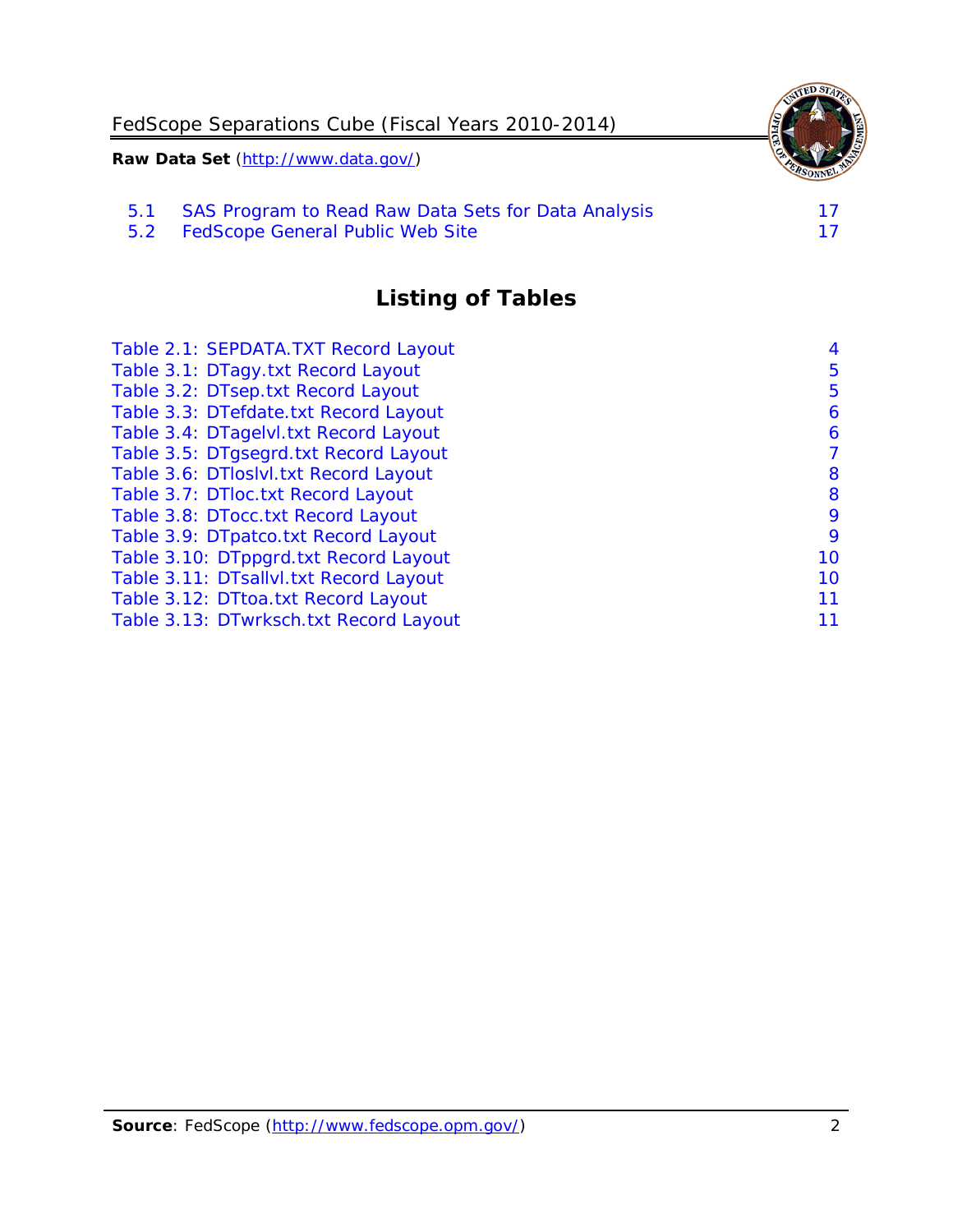

# <span id="page-3-0"></span>**1 OVERVIEW**

#### <span id="page-3-1"></span>*1.1 Purpose*

The purpose of this raw data set is to increase public access to high value, machine readable datasets generated by the U.S. Office of Personnel Management. The FedScope Separations Cube data sets are available via [Data.gov.](http://www.data.gov/)

#### <span id="page-3-2"></span>*1.2 Scope*

The scope of this raw data set includes all data elements used in the creation of the FedScope Separations Cube [\(http://www.fedscope.opm.gov/\)](http://www.fedscope.opm.gov/). **NOTE**: Starting in FY 2010, the OPM Statistical Data Mart (SDM) is the source for all FedScope data. The SDM is processed data from the Enterprise Human Resources Integration (EHRI) data warehouse. Data is processed on a quarterly basis (i.e. March, June, September and December).

## <span id="page-3-3"></span>**2 RAW DATA SET FILE**

## <span id="page-3-4"></span>*2.1 SEPDATA*

This "**delimited**" (comma separated value (**CSV**)) raw data set provides the actual number of personnel actions ("Transfer-Outs" and "Separations from the Federal Service") that have taken place within Fiscal Years 2010-2014. Each column value is separated by a "**comma**" from the next column's value and each row starts a new record. Each record contains 17 data elements. The record layout for SEPDATA.TXT is depicted in [Table 2.1](#page-4-0) below: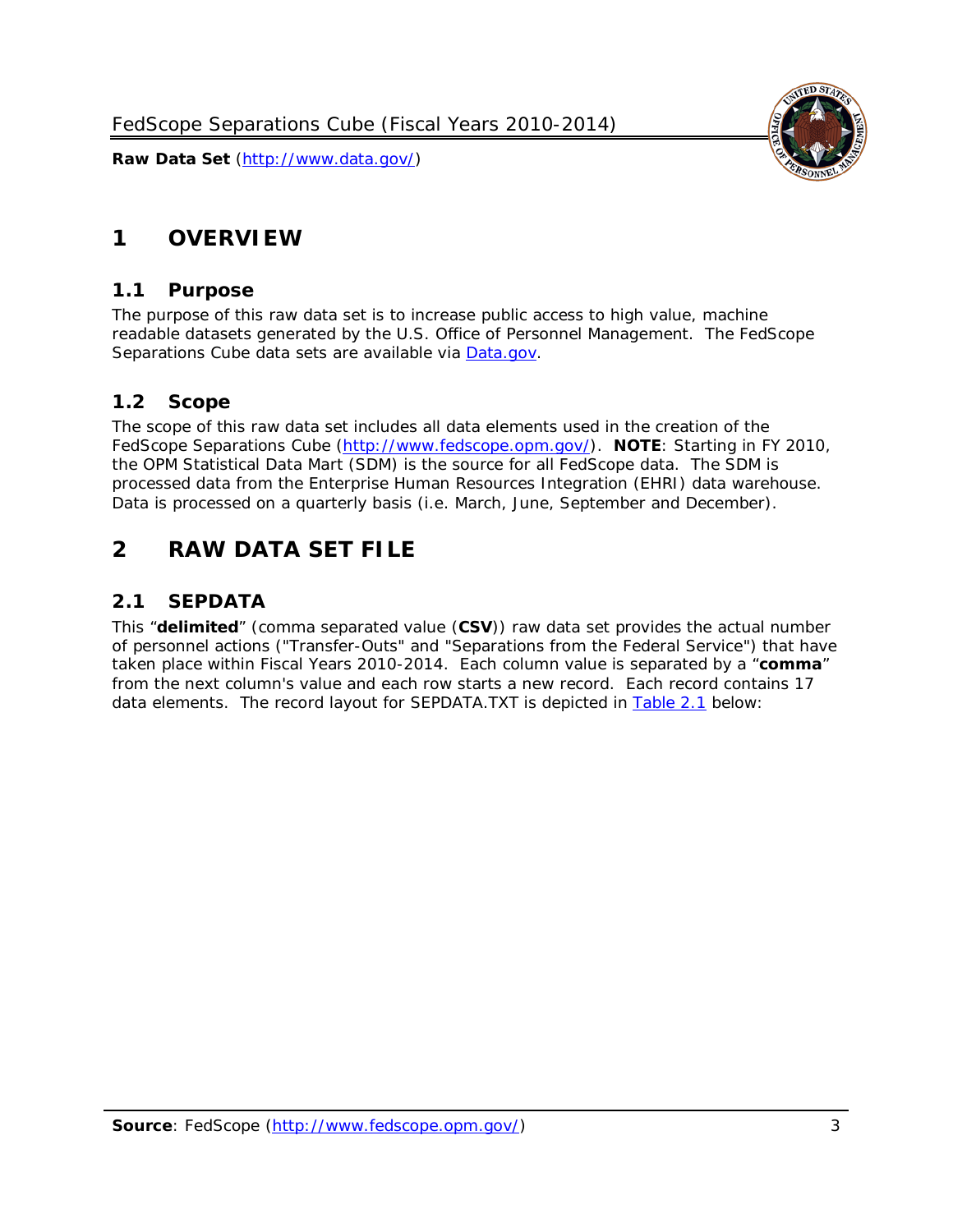

<span id="page-4-0"></span>

| Data<br>Column | <b>DATA ELEMENT NAME</b>            | <b>CSV</b><br><b>Column</b><br><b>Name</b> | <b>CSV</b><br><b>Column</b><br><b>Format</b> |
|----------------|-------------------------------------|--------------------------------------------|----------------------------------------------|
|                | Agency                              | <b>AGYSUB</b>                              | <b>TEXT</b>                                  |
| 2              | Separation                          | <b>SEP</b>                                 | <b>TEXT</b>                                  |
| 3              | Date                                | <b>EFDATE</b>                              | TEXT                                         |
| 4              | Age                                 | <b>AGELVL</b>                              | <b>TEXT</b>                                  |
| 5              | General Schedule & Equivalent Grade | <b>GSEGRD</b>                              | TEXT                                         |
| 6              | Length of Service                   | <b>LOSLVL</b>                              | TEXT                                         |
| 7              | Location                            | <b>LOC</b>                                 | TEXT                                         |
| 8              | Occupation                          | OCC                                        | TEXT                                         |
| 9              | <b>Occupation Category</b>          | <b>PATCO</b>                               | TEXT                                         |
| 10             | Pay Plan & Grade                    | <b>PPGRD</b>                               | TEXT                                         |
| 11             | Salary Level                        | <b>SALLVL</b>                              | TEXT                                         |
| 12             | Type of Appointment                 | <b>TOA</b>                                 | <b>TEXT</b>                                  |
| 13             | Work Schedule                       | <b>WORKSCH</b>                             | TEXT                                         |
| 14             | Count                               | <b>COUNT</b>                               | <b>NUMERIC</b>                               |
| 15             | Average Salary                      | <b>SALARY</b>                              | <b>NUMERIC</b>                               |
| 16             | Average Length of Service           | LOS                                        | <b>NUMERIC</b>                               |
|                | <b>Total Records: 1,126,739</b>     |                                            |                                              |

#### **Table 2.1: SEPDATA.TXT Record Layout**

**NOTE**: If importing this table (data set) into Excel, change the "column data format" for columns 1-13 from "General" to "Text". Columns 14-16 can be imported as "General" data format. In Excel, the "General" data format converts numeric values to numbers. Columns 1-13 are TEXT fields; Columns 14-16 are NUMERIC fields.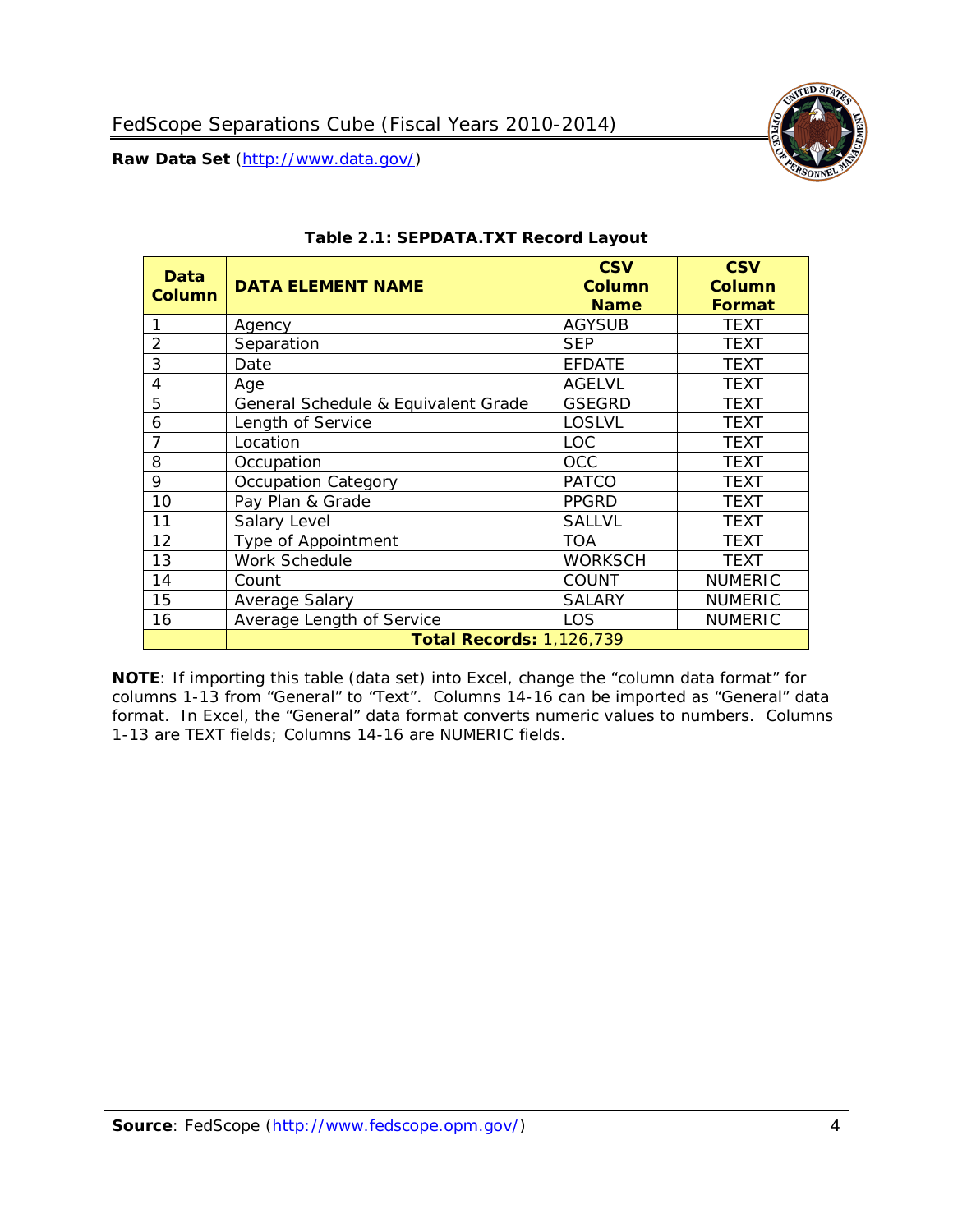

# <span id="page-5-0"></span>**3 DIMENSION TRANSLATIONS FILES**

## <span id="page-5-1"></span>*3.1 Agency*

This "**delimited**" (comma separated value (**CSV**)) data file provides translations for the agency data element contained in the separations data file (SEPDATA.TXT). See [Table 2.1.](#page-4-0) Each column value is separated by a "**comma**" from the next column's value and each row starts a new record. Each record contains 6 data elements. The record layout for DTagy.txt is depicted in [Table 3.1](#page-5-3) below:

<span id="page-5-3"></span>

| Data<br><b>Column</b>     | <b>DATA ELEMENT NAME</b>       | <b>CSV</b><br><b>Column</b><br><b>Name</b> | <b>CSV</b><br>Column<br><b>Format</b> |
|---------------------------|--------------------------------|--------------------------------------------|---------------------------------------|
|                           | Agency Type                    | <b>AGYTYP</b>                              | <b>TEXT</b>                           |
| 2                         | <b>Agency Type Translation</b> | <b>AGYTYPT</b>                             | <b>TEXT</b>                           |
| 3                         | Agency                         | AGY                                        | <b>TEXT</b>                           |
|                           | <b>Agency Translation</b>      | <b>AGYT</b>                                | <b>TEXT</b>                           |
| 5                         | Agency Sub element             | <b>AGYSUB</b>                              | <b>TEXT</b>                           |
|                           | Agency Sub element Translation | <b>AGYSUBT</b>                             | <b>TEXT</b>                           |
| <b>Total Records: 574</b> |                                |                                            |                                       |

#### **Table 3.1: DTagy.txt Record Layout**

**NOTE**: If importing this table (data set) into Excel, change the "column data format" for columns 1-6 from "General" to "Text".

## <span id="page-5-2"></span>*3.2 Separation*

This "**delimited**" (comma separated value (**CSV**)) data file provides translations for the accession data element contained in the separations data file (SEPDATA.TXT). See [Table](#page-4-0)  [2.1.](#page-4-0) Each column value is separated by a "**comma**" from the next column's value and each row starts a new record. Each record contains 2 data elements. The record layout for DTsep.txt is depicted in [Table 3.2](#page-5-4) below:

<span id="page-5-4"></span>

| Data<br><b>Column</b>    | <b>DATA ELEMENT NAME</b> | <b>CSV</b><br>Column<br><b>Name</b> | <b>CSV</b><br>Column<br><b>Format</b> |
|--------------------------|--------------------------|-------------------------------------|---------------------------------------|
|                          | Separation               | <b>SFP</b>                          | TFXT                                  |
|                          | Separation Translation   | SEPT                                | TFXT                                  |
| <b>Total Records: 11</b> |                          |                                     |                                       |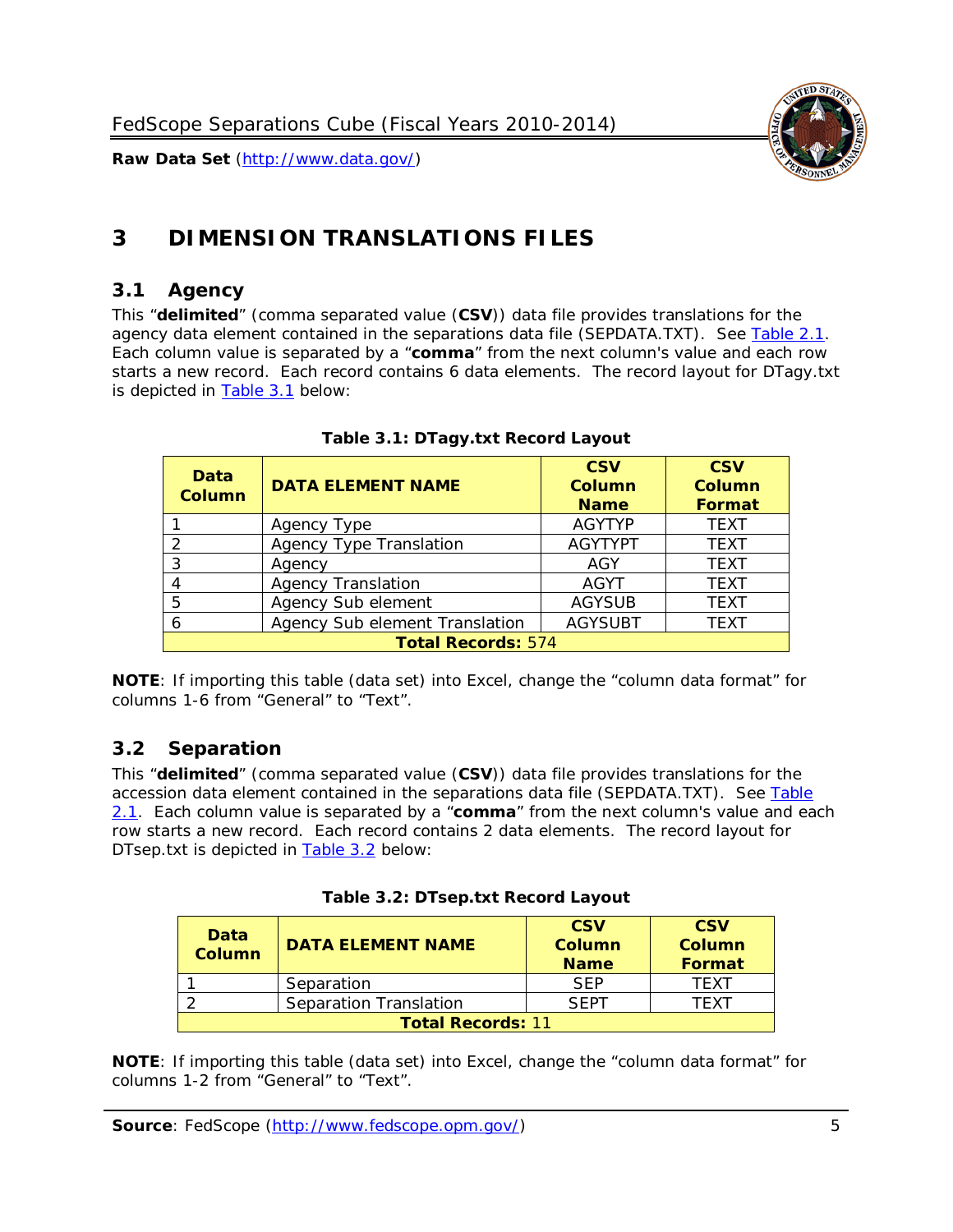

## <span id="page-6-0"></span>*3.3 Date*

This "**delimited**" (comma separated value (**CSV**)) data file provides translations for the date data element contained in the separations data file (SEPDATA.TXT). See [Table 2.1.](#page-4-0) Each column value is separated by a "**comma**" from the next column's value and each row starts a new record. Each record contains 4 data elements. The record layout for DTefdate.txt is depicted in [Table 3.3](#page-6-2) below:

<span id="page-6-2"></span>

| Data<br><b>Column</b>    | <b>DATA ELEMENT NAME</b>       | <b>CSV</b><br>Column<br><b>Name</b> | <b>CSV</b><br>Column<br><b>Format</b> |
|--------------------------|--------------------------------|-------------------------------------|---------------------------------------|
|                          | <b>Fiscal Year</b>             | FY                                  | <b>TEXT</b>                           |
|                          | <b>Fiscal Year Translation</b> | <b>FYT</b>                          | <b>TEXT</b>                           |
| 3                        | Quarter                        | <b>OTR</b>                          | <b>TEXT</b>                           |
| 4                        | <b>Quarter Translation</b>     | <b>QTRT</b>                         | <b>TEXT</b>                           |
| 5                        | Date                           | <b>EFDATE</b>                       | <b>TEXT</b>                           |
| 6                        | Date Translation               | <b>EFDATET</b>                      | TEXT                                  |
| <b>Total Records: 60</b> |                                |                                     |                                       |

#### **Table 3.3: DTefdate.txt Record Layout**

**NOTE**: If importing this table (data set) into Excel, change the "column data format" for columns 1-4 from "General" to "Text".

## <span id="page-6-1"></span>*3.4 Age*

This "**delimited**" (comma separated value (**CSV**)) data file provides translations for the age data element contained in the separations data file (SEPDATA.TXT). See [Table 2.1.](#page-4-0) Each column value is separated by a "**comma**" from the next column's value and each row starts a new record. Each record contains 2 data elements. The record layout for DTagelvl.txt is depicted in [Table 3.4](#page-6-3) below:

|  | Table 3.4: DTagelvl.txt Record Layout |  |
|--|---------------------------------------|--|
|--|---------------------------------------|--|

<span id="page-6-3"></span>

| Data<br>Column           | <b>DATA ELEMENT NAME</b> | <b>CSV</b><br><b>Column</b><br><b>Name</b> | <b>CSV</b><br>Column<br>Format |
|--------------------------|--------------------------|--------------------------------------------|--------------------------------|
|                          | Age                      | AGELVL                                     | <b>TFXT</b>                    |
|                          | Age Translation          | AGELVLT                                    | TFXT                           |
| <b>Total Records: 12</b> |                          |                                            |                                |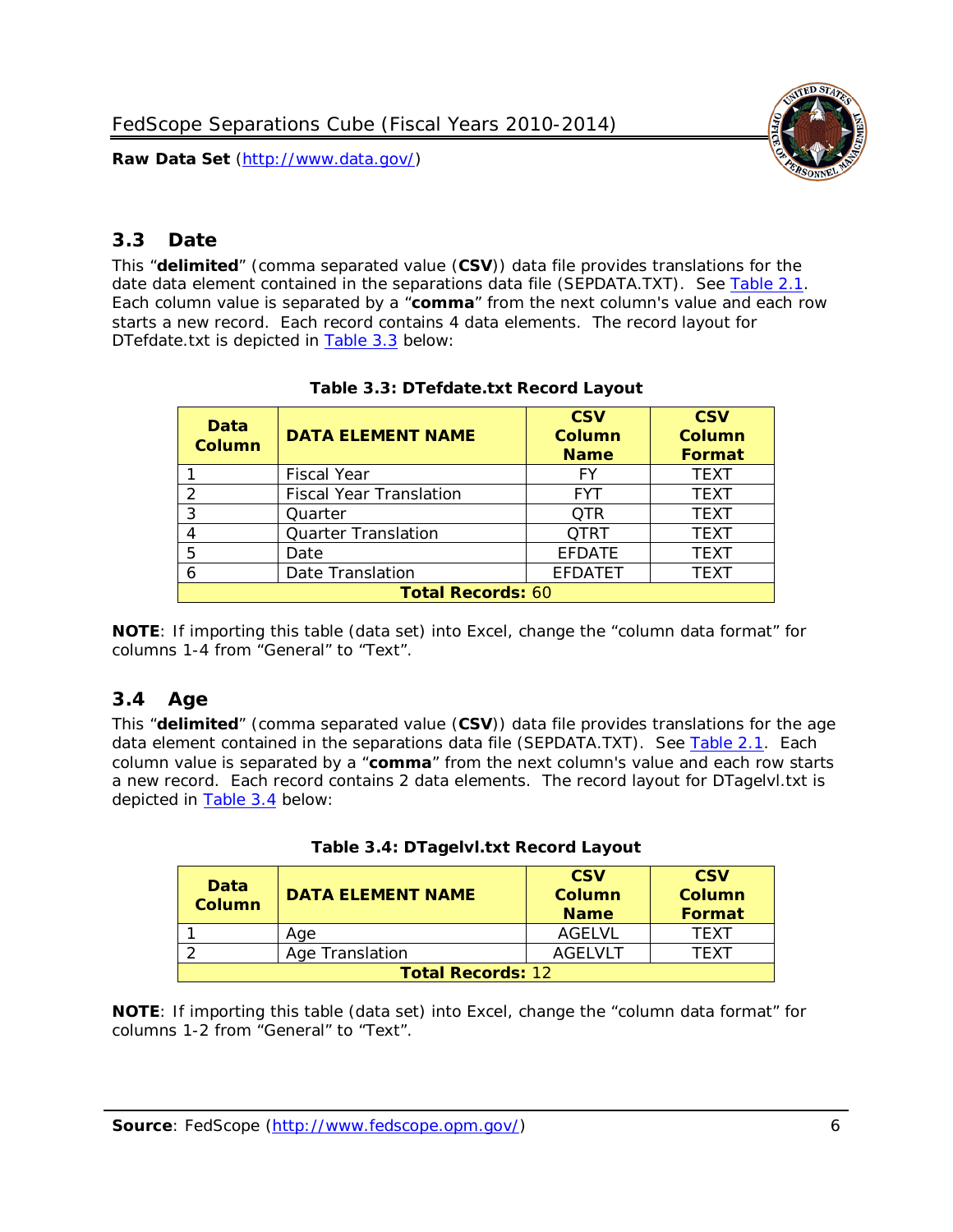



## <span id="page-7-0"></span>*3.5 General Schedule & Equivalent Grade*

This "**delimited**" (comma separated value (**CSV**)) data file provides translations for the general schedule & equivalent grade data element contained in the separations data file (SEPDATA.TXT). See [Table 2.1.](#page-4-0) Each column value is separated by a "**comma**" from the next column's value and each row starts a new record. Each record contains 1 data element. The record layout for DTgsegrd.txt is depicted in [Table 3.5](#page-7-1) below:

|  |  | Table 3.5: DTgsegrd.txt Record Layout |
|--|--|---------------------------------------|
|--|--|---------------------------------------|

<span id="page-7-1"></span>

| <b>Data</b><br>Column    | <b>DATA FI FMFNT NAMF</b>           | <b>CSV</b><br>Column<br><b>Name</b> | <b>CSV</b><br>Column<br><b>Format</b> |
|--------------------------|-------------------------------------|-------------------------------------|---------------------------------------|
|                          | General Schedule & Equivalent Grade | GSFGRD                              | TFXT                                  |
| <b>Total Records: 17</b> |                                     |                                     |                                       |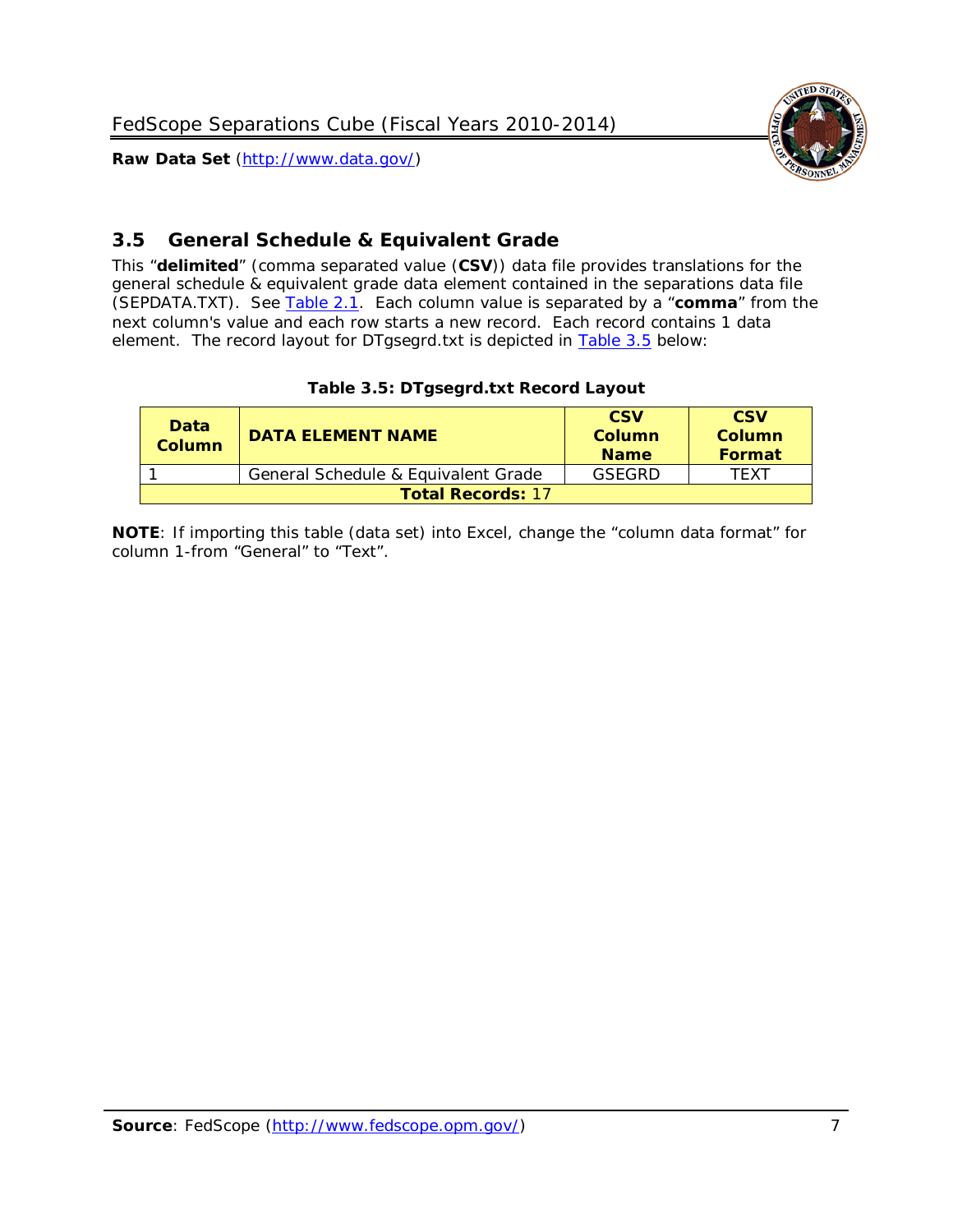

## <span id="page-8-0"></span>*3.6 Length of Service*

This "**delimited**" (comma separated value (**CSV**)) data file provides translations for the length of service data element contained in the separations data file (SEPDATA.TXT). See [Table 2.1.](#page-4-0) Each column value is separated by a "**comma**" from the next column's value and each row starts a new record. Each record contains 2 data elements. The record layout for DTloslvl.txt is depicted in **Table 3.6** below:

#### **Table 3.6: DTloslvl.txt Record Layout**

<span id="page-8-2"></span>

| Data<br><b>Column</b>    | <b>DATA ELEMENT NAME</b>      | <b>CSV</b><br><b>Column</b><br><b>Name</b> | <b>CSV</b><br>Column<br>Format |
|--------------------------|-------------------------------|--------------------------------------------|--------------------------------|
|                          | Length of Service             | LOSLVL                                     | <b>TFXT</b>                    |
|                          | Length of Service Translation | <b>LOSLVLT</b>                             | TFXT                           |
| <b>Total Records: 11</b> |                               |                                            |                                |

**NOTE**: If importing this table (data set) into Excel, change the "column data format" for columns 1-2 from "General" to "Text".

## <span id="page-8-1"></span>*3.7 Location*

This "**delimited**" (comma separated value (**CSV**)) data file provides translations for the location data element contained in the separations data file (SEPDATA.TXT). See [Table 2.1.](#page-4-0) Each column value is separated by a "**comma**" from the next column's value and each row starts a new record. Each record contains 4 data elements. The record layout for DTloc.txt is depicted in [Table 3.7](#page-8-3) below:

<span id="page-8-3"></span>

| Data<br><b>Column</b>     | <b>DATA ELEMENT NAME</b>         | <b>CSV</b><br><b>Column</b><br><b>Name</b> | <b>CSV</b><br><b>Column</b><br><b>Format</b> |
|---------------------------|----------------------------------|--------------------------------------------|----------------------------------------------|
|                           | Location Type                    | <b>LOCTYP</b>                              | <b>TFXT</b>                                  |
| $\mathcal{P}$             | Location Type Translation        | <b>LOCTYPT</b>                             | <b>TFXT</b>                                  |
|                           | State/Country                    | <b>LOC</b>                                 | <b>TFXT</b>                                  |
|                           | <b>State/Country Translation</b> | LOCT                                       | <b>TFXT</b>                                  |
| <b>Total Records: 211</b> |                                  |                                            |                                              |

|  |  | Table 3.7: DTloc.txt Record Layout |  |
|--|--|------------------------------------|--|
|--|--|------------------------------------|--|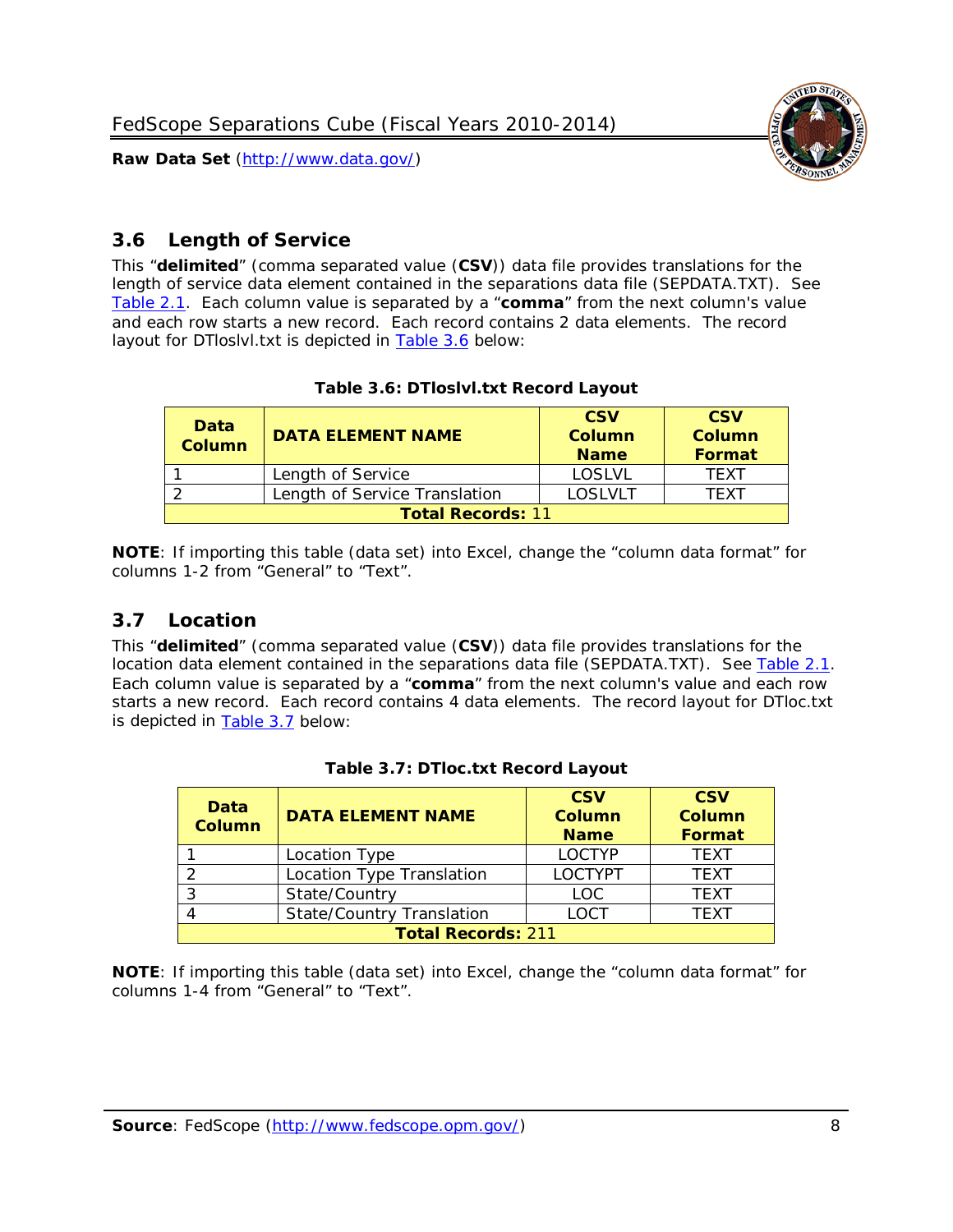

## <span id="page-9-0"></span>*3.8 Occupation*

This "**delimited**" (comma separated value (**CSV**)) data file provides translations for the occupation data element contained in the separations data file (SEPDATA.TXT). See [Table](#page-4-0)  [2.1.](#page-4-0) Each column value is separated by a "**comma**" from the next column's value and each row starts a new record. Each record contains 6 data elements. The record layout for DTocc.txt is depicted in [Table 3.8](#page-9-2) below:

<span id="page-9-2"></span>

| Data<br><b>Column</b>     | <b>DATA ELEMENT NAME</b>             | <b>CSV</b><br><b>Column</b><br><b>Name</b> | <b>CSV</b><br><b>Column</b><br><b>Format</b> |
|---------------------------|--------------------------------------|--------------------------------------------|----------------------------------------------|
|                           | Occupation Type                      | <b>OCCTYP</b>                              | <b>TEXT</b>                                  |
|                           | Occupation Type Translation          | <b>OCCTYPT</b>                             | <b>TEXT</b>                                  |
| 3                         | <b>Occupation Family</b>             | <b>OCCFAM</b>                              | <b>TEXT</b>                                  |
|                           | <b>Occupation Family Translation</b> | <b>OCCFAMT</b>                             | <b>TEXT</b>                                  |
| 5                         | Occupation                           | <b>OCC</b>                                 | <b>TEXT</b>                                  |
|                           | <b>Occupation Translation</b>        | <b>OCCT</b>                                | <b>TEXT</b>                                  |
| <b>Total Records: 721</b> |                                      |                                            |                                              |

**NOTE**: If importing this table (data set) into Excel, change the "column data format" for columns 1-6 from "General" to "Text".

## <span id="page-9-1"></span>*3.9 Occupation Category*

This "**delimited**" (comma separated value (**CSV**)) data file provides translations for the occupation category data element contained in the separations data file (SEPDATA.TXT). See [Table 2.1.](#page-4-0) Each column value is separated by a "**comma**" from the next column's value and each row starts a new record. Each record contains 2 data elements. The record layout for DTpatco.txt is depicted in **Table 3.9** below:

| Table 3.9: DTpatco.txt Record Layout |  |
|--------------------------------------|--|
|                                      |  |

<span id="page-9-3"></span>

| <b>Data</b><br><b>Column</b> | <b>DATA ELEMENT NAME</b>        |               | <b>CSV</b><br><b>Column</b><br>Format |  |
|------------------------------|---------------------------------|---------------|---------------------------------------|--|
|                              | <b>Occupation Category</b>      | <b>PATCO</b>  | <b>TFXT</b>                           |  |
|                              | Occupation Category Translation | <b>PATCOT</b> | <b>TFXT</b>                           |  |
| <b>Total Records: 7</b>      |                                 |               |                                       |  |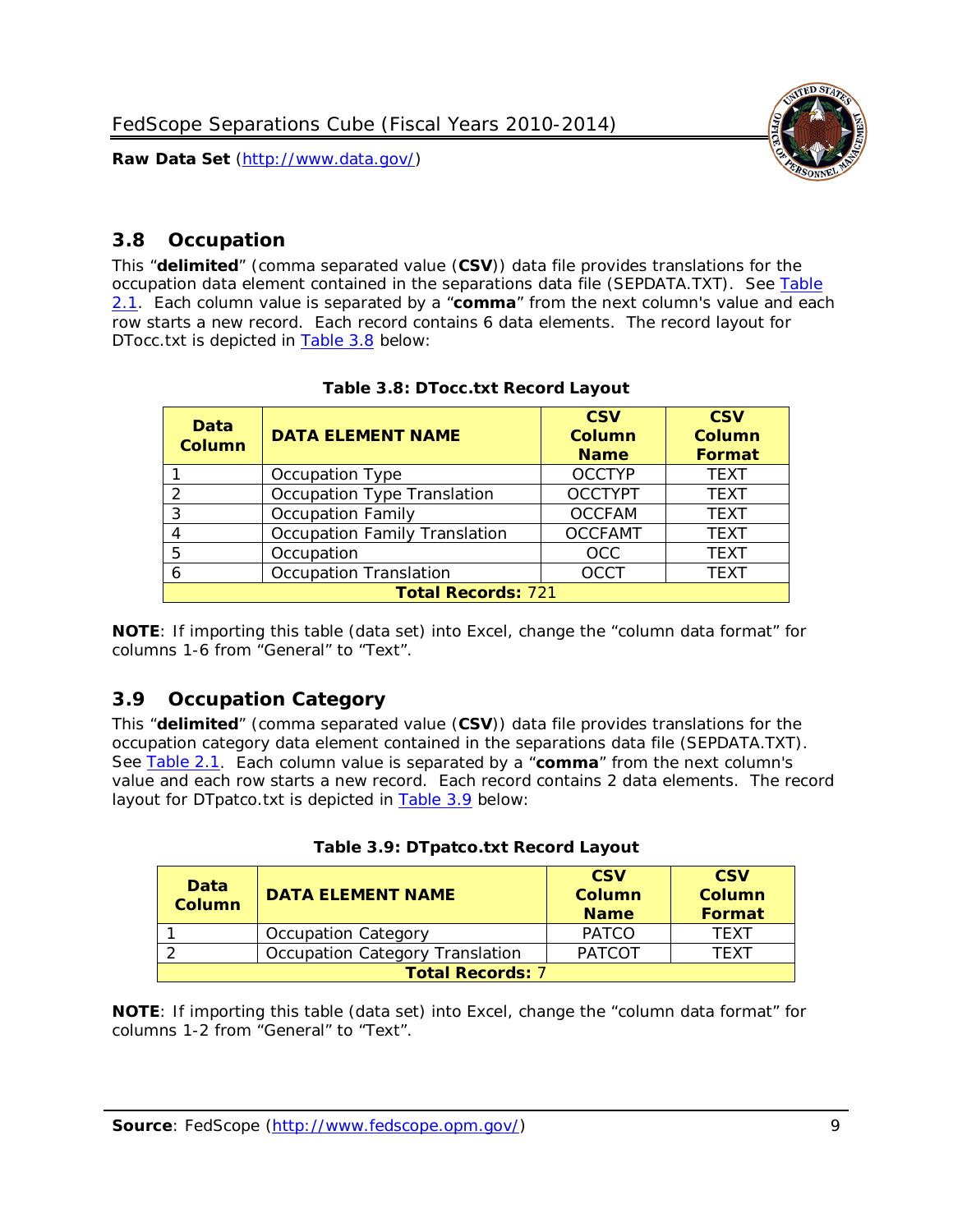

## <span id="page-10-0"></span>*3.10 Pay Plan & Grade*

This "**delimited**" (comma separated value (**CSV**)) data file provides translations for the pay plan & grade data element contained in the separations data file (SEPDATA.TXT). See [Table](#page-4-0)  [2.1.](#page-4-0) Each column value is separated by a "**comma**" from the next column's value and each row starts a new record. Each record contains 7 data elements. The record layout for DTppgrd.txt is depicted in [Table 3.10](#page-10-2) below:

<span id="page-10-2"></span>

| Data<br>Column              | <b>DATA ELEMENT NAME</b>   | <b>CSV</b><br>Column<br><b>Name</b> | <b>CSV</b><br>Column<br><b>Format</b> |  |
|-----------------------------|----------------------------|-------------------------------------|---------------------------------------|--|
|                             | Pay Plan Type              | <b>PPTYP</b>                        | <b>TEXT</b>                           |  |
| っ                           | Pay Plan Type Translation  | <b>PPTYPT</b>                       | <b>TEXT</b>                           |  |
| 3                           | Pay Plan Group             | <b>PPGROUP</b>                      | <b>TEXT</b>                           |  |
| 4                           | Pay Plan Group Translation | <b>PPGROUPT</b>                     | <b>TEXT</b>                           |  |
| 5                           | Pay Plan                   | <b>PAYPLAN</b>                      | <b>TEXT</b>                           |  |
| 6                           | Pay Plan Translation       | PAYPLANT                            | <b>TEXT</b>                           |  |
|                             | Pay Plan & Grade           | <b>PPGRD</b>                        | <b>TEXT</b>                           |  |
| <b>Total Records: 1,160</b> |                            |                                     |                                       |  |

#### **Table 3.10: DTppgrd.txt Record Layout**

**NOTE**: If importing this table (data set) into Excel, change the "column data format" for columns 1-7 from "General" to "Text".

## <span id="page-10-1"></span>*3.11 Salary Level*

This "**delimited**" (comma separated value (**CSV**)) data file provides translations for the salary level data element contained in the separations data file (SEPDATA.TXT). See Table [2.1.](#page-4-0) Each column value is separated by a "**comma**" from the next column's value and each row starts a new record. Each record contains 2 data elements. The record layout for DTpaylvl.txt is depicted in [Table 3.11](#page-10-3) below:

<span id="page-10-3"></span>

| Data<br><b>Column</b>    | <b>DATA ELEMENT NAME</b>        | <b>CSV</b><br><b>Column</b><br><b>Name</b> | <b>CSV</b><br><b>Column</b><br>Format |
|--------------------------|---------------------------------|--------------------------------------------|---------------------------------------|
|                          | Salary Level                    | <b>SALLVL</b>                              | TFXT                                  |
|                          | <b>Salary Level Translation</b> | <b>SALLVLT</b>                             | TFXT                                  |
| <b>Total Records: 26</b> |                                 |                                            |                                       |

|  | Table 3.11: DTsallvl.txt Record Layout |  |
|--|----------------------------------------|--|
|  |                                        |  |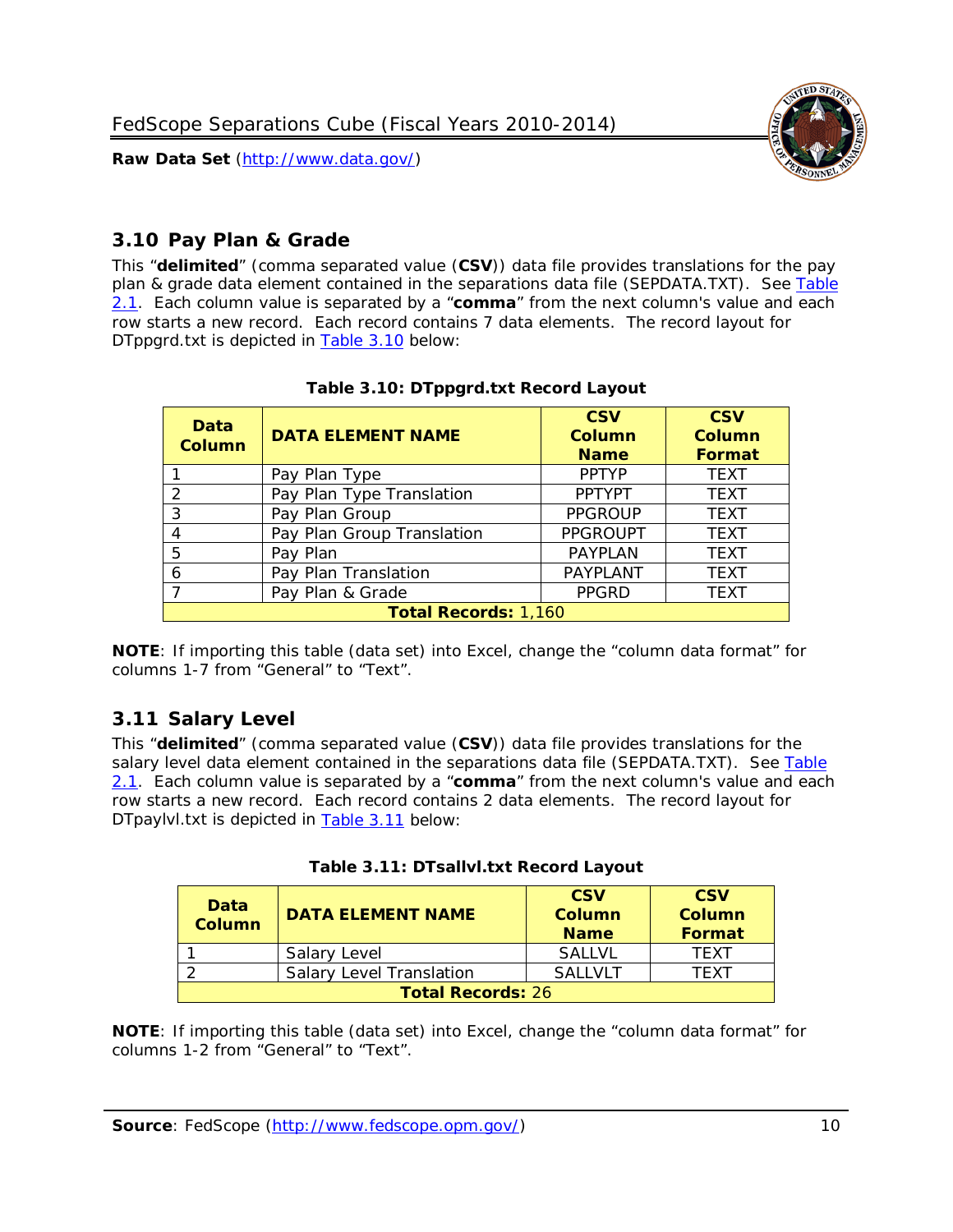

## <span id="page-11-0"></span>*3.12 Type of Appointment*

This "**delimited**" (comma separated value (**CSV**)) data file provides translations for the type of appointment data element contained in the separations data file (SEPDATA.TXT). See [Table 2.1.](#page-4-0) Each column value is separated by a "**comma**" from the next column's value and each row starts a new record. Each record contains 4 data elements. The record layout for DTtoa.txt is depicted in **Table 3.12** below:

<span id="page-11-2"></span>

| Data<br><b>Column</b>    | <b>DATA ELEMENT NAME</b>             | <b>CSV</b><br>Column<br><b>Name</b> | <b>CSV</b><br><b>Column</b><br>Format |  |
|--------------------------|--------------------------------------|-------------------------------------|---------------------------------------|--|
|                          | Type of Appointment Type             | <b>TOATYP</b>                       | <b>TEXT</b>                           |  |
|                          | Type of Appointment Type Translation | <b>TOATYPT</b>                      | <b>TEXT</b>                           |  |
|                          | Type of Appointment                  | TOA                                 | <b>TEXT</b>                           |  |
|                          | Type of Appointment Translation      | <b>TOAT</b>                         | <b>TEXT</b>                           |  |
| <b>Total Records: 22</b> |                                      |                                     |                                       |  |

#### **Table 3.12: DTtoa.txt Record Layout**

**NOTE**: If importing this table (data set) into Excel, change the "column data format" for columns 1-4 from "General" to "Text".

## <span id="page-11-1"></span>*3.13 Work Schedule*

This "**delimited**" (comma separated value (**CSV**)) data file provides translations for the work schedule data element contained in the separations data file (SEPDATA.TXT). See [Table 2.1.](#page-4-0) Each column value is separated by a "**comma**" from the next column's value and each row starts a new record. Each record contains 4 data elements. The record layout for DTwrksch.txt is depicted in **Table 3.13** below:

<span id="page-11-3"></span>

| Data<br><b>Column</b>    | <b>DATA ELEMENT NAME</b>       | <b>CSV</b><br><b>Column</b><br><b>Name</b> | <b>CSV</b><br><b>Column</b><br>Format |  |
|--------------------------|--------------------------------|--------------------------------------------|---------------------------------------|--|
|                          | Work Schedule Type             | <b>WSTYP</b>                               | <b>TEXT</b>                           |  |
|                          | Work Schedule Type Translation | <b>WSTYPT</b>                              | <b>TFXT</b>                           |  |
|                          | Work Schedule                  | <b>WORKSCH</b>                             | <b>TFXT</b>                           |  |
|                          | Work Schedule Translation      | <b>WORKSCHT</b>                            | <b>TFXT</b>                           |  |
| <b>Total Records: 13</b> |                                |                                            |                                       |  |

|  | Table 3.13: DTwrksch.txt Record Layout |  |
|--|----------------------------------------|--|
|  |                                        |  |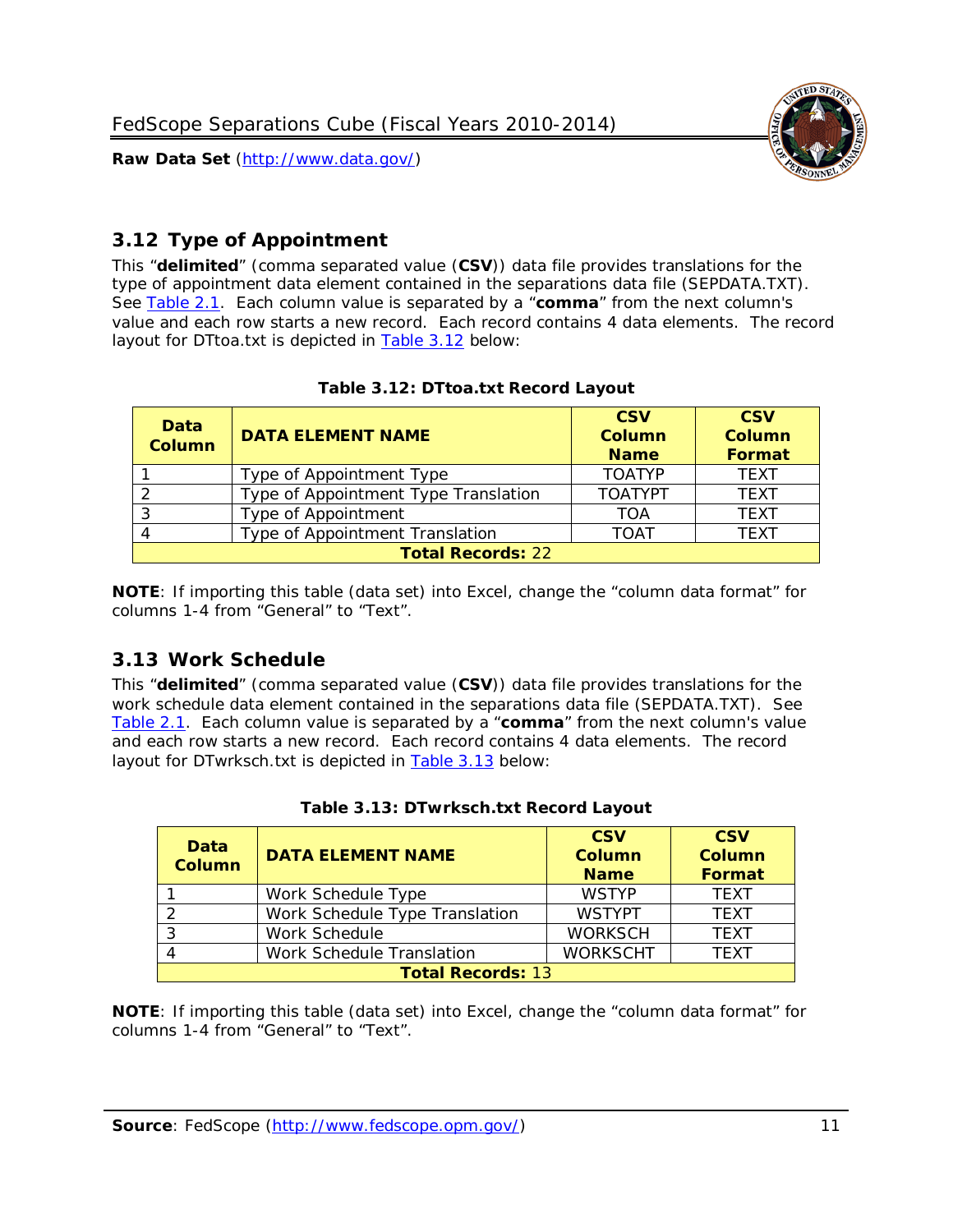FedScope Separations Cube (Fiscal Years 2010-2014)

**Raw Data Set** (http://www.data.gov/)



## <span id="page-12-0"></span>*3.14 Count*

There is no translation file for this data element. Every record in the separations population data file (SEPDATA.TXT) contains a value of "1" for this field. See Chapter [4.14](#page-16-2) for definition of [Count.](#page-16-2)

## <span id="page-12-1"></span>*3.15 Average Salary*

There is no translation file for this data element. See Chapter [4.15](#page-16-3) for definition of Average [Salary.](#page-16-3)

## <span id="page-12-2"></span>*3.16 Average Length of Service*

There is no translation file for this data element. See Chapter [4.16](#page-16-4) for definition of Average [Length of Service.](#page-16-4)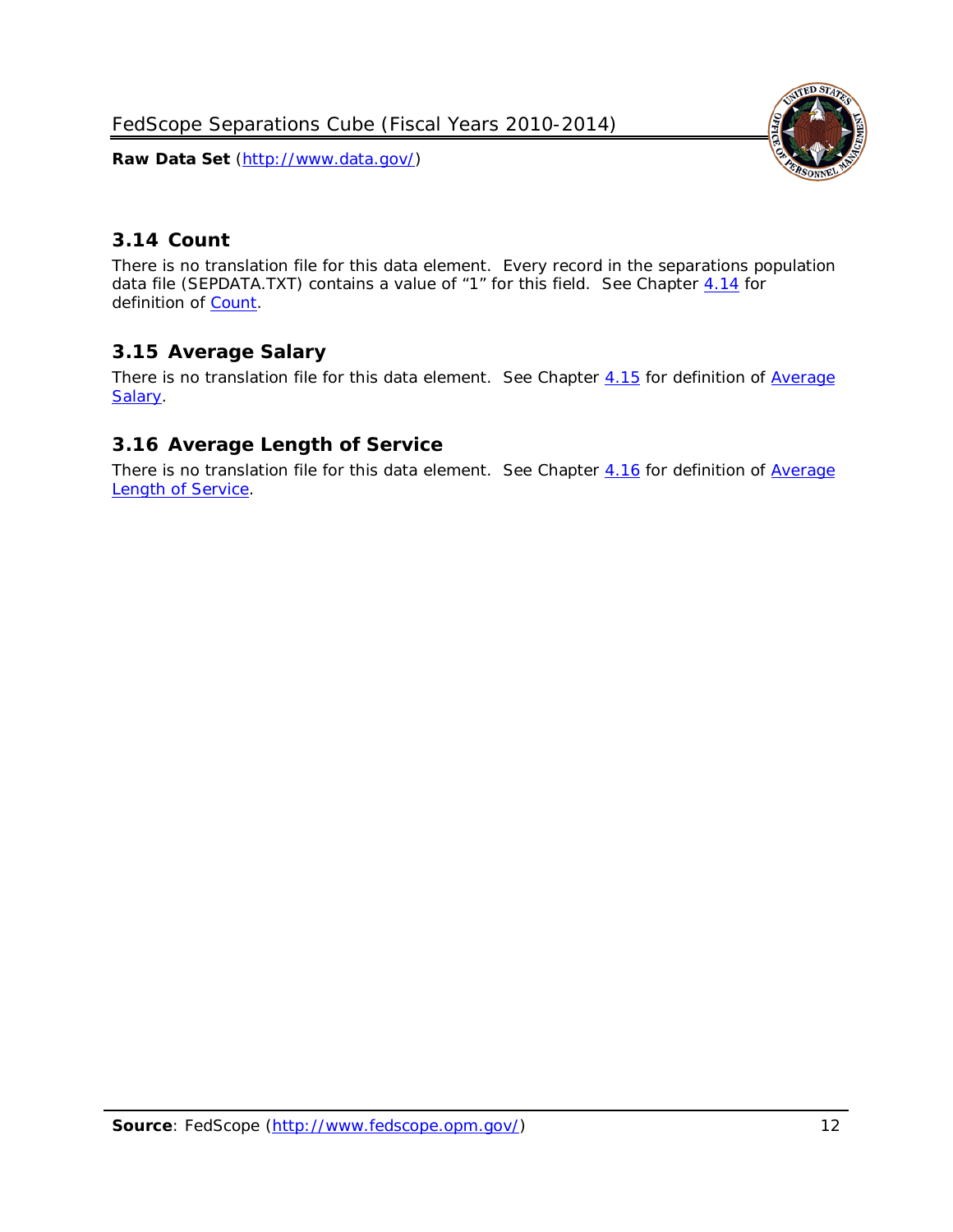

# <span id="page-13-0"></span>**4 DATA DEFINITIONS**

## <span id="page-13-1"></span>*4.1 Agency*

<span id="page-13-2"></span>The employing organization.

## *4.2 Separations*

A personnel action resulting in the loss of an employee from an agency's staff. For the purposes of FedScope, furloughs, suspensions, leave without pay, and placement in nonpay status for seasonal employees are excluded. The following types of separations are included.

#### 1. **Transfers-Out**

Movement of a single employee, or group of employees, to another agency with a break in service of 3 days or less.

- a. *Individual Transfer* Transfer-out of an individual employee.
- b. *Mass Transfer* Transfer-out of a group whose function was moved to another agency.

#### 2. **Separations from Federal Civil Service**

#### a. **Quits**

Voluntary resignation by an employee, abandoning one's position, joining the military, or failing to return from military furlough. Quits also include separations by the agency if an employee declines a new position or relocation.

#### b. **Retirements**

Separation entitling employee to immediate annuity.

• *Voluntary*

Employee meets minimum age and service requirements for optional retirement.

• *Early Out*

Employee does not meet the minimum age and service requirements for optional retirement, but meets reduced age and service requirements for early retirement.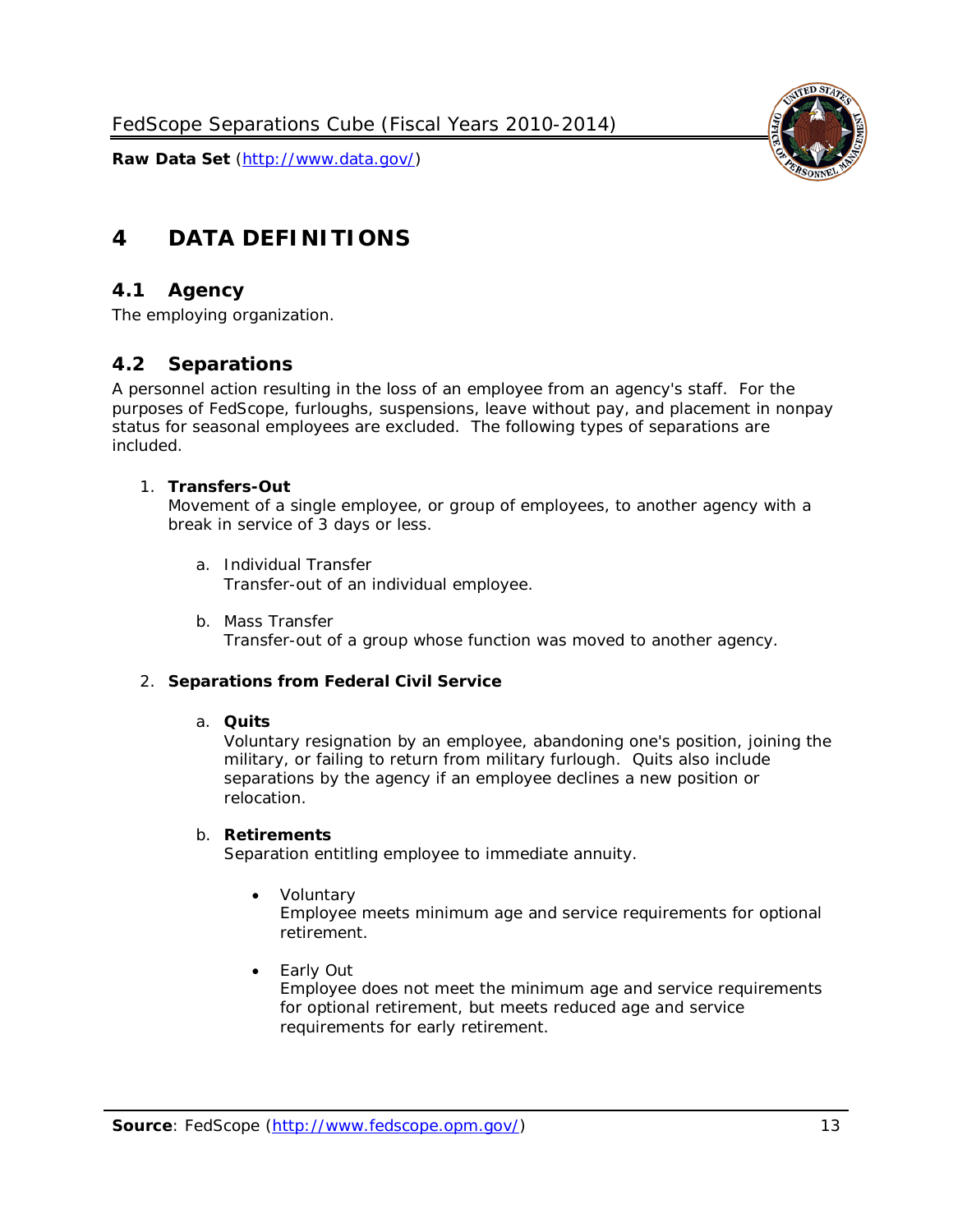

• *Disability*

Employee is found to be disabled and meets the service requirement for disability retirement.

• *Other*

Employee is involuntarily separated and meets age and service requirements for discontinued service retirement, or employee attains age requiring mandatory retirement.

#### c. **Reductions-in-Force (RIF)**

Employee separation resulting from lack of work or funds, abolition of position or agency, or personnel ceiling restrictions. Employees who resign after receipt of a RIF notice are included in this number.

#### d. **Termination**

• *Termination (Expired Appointment/Other)* Termination of a nonpermanent employee due to expiration of appointment, work, or funds. This category includes terminations for some re-employed annuitants and Excepted Service employees.

#### e. **Death**

Employee loss of life.

#### f. **Other Separations**

Separations not classified in one of the categories above.

#### <span id="page-14-0"></span>*4.3 Date*

<span id="page-14-1"></span>The date (YYYYMM format) of the personnel action ("Transfer-Outs" and "Separations").

#### *4.4 Age*

An employee's age. Age is displayed in five-year intervals, except for an initial interval of less than 20 years and a final interval of 65 years or more.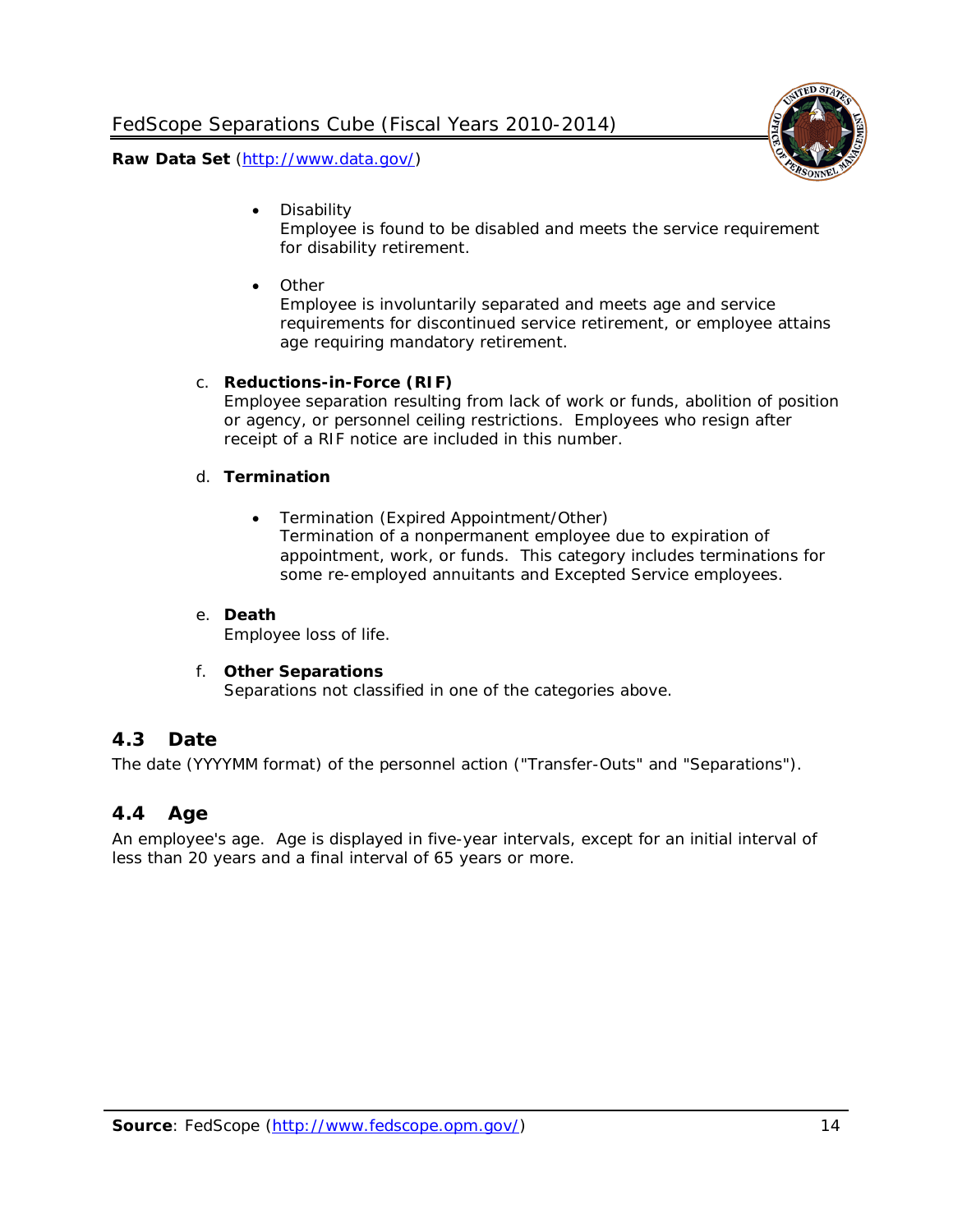

<span id="page-15-0"></span>

The General Schedule grade for pay plans in the General Schedule and Equivalent pay plan category (See [Pay Plan & Grade\)](#page-10-0).

## <span id="page-15-1"></span>*4.6 Length of Service*

The number of years of Federal civilian employment, creditable military service, and other service made creditable by specific legislation. Length of service is grouped by five-year intervals, except for:

- a. the initial intervals of less than 1 year, 1-2 years, and 3-4 years and
- b. the final interval of 35 years or more.

## <span id="page-15-2"></span>*4.7 Location*

The official duty station of an employee. Locations in the United States are defined in terms of states. Locations outside the United States are defined in terms of countries and U.S. territories.

## <span id="page-15-3"></span>*4.8 Occupation*

<span id="page-15-4"></span>An employee's occupation as defined by the Office of Personnel Management (OPM).

## *4.9 Occupation Category*

Occupational categories are defined by the educational requirements of the occupation and the subject matter and level of difficulty or responsibility of the work.

## <span id="page-15-5"></span>*4.10 Pay Plan & Grade*

The pay system and, where applicable, the grade used to determine an employee's basic pay rate. Grade denotes a hierarchical position in a pay plan and is sometimes referred to as level, class, rank, or pay band.

## <span id="page-15-6"></span>*4.11 Salary Level*

An employee's adjusted basic pay, which is an annualized rate of pay. Adjusted basic pay is the sum of an employee's rate of basic pay plus any locality comparability payment and/or special pay adjustment for law enforcement officers. Salaries are grouped by \$10,000 intervals, except for an initial interval of less than \$20,000 and a final interval of \$180,000 or more.

An employee's actual earnings may be more or less than the annualized rate because of factors such as overtime, shift differentials, less than full time work, or leave without pay.

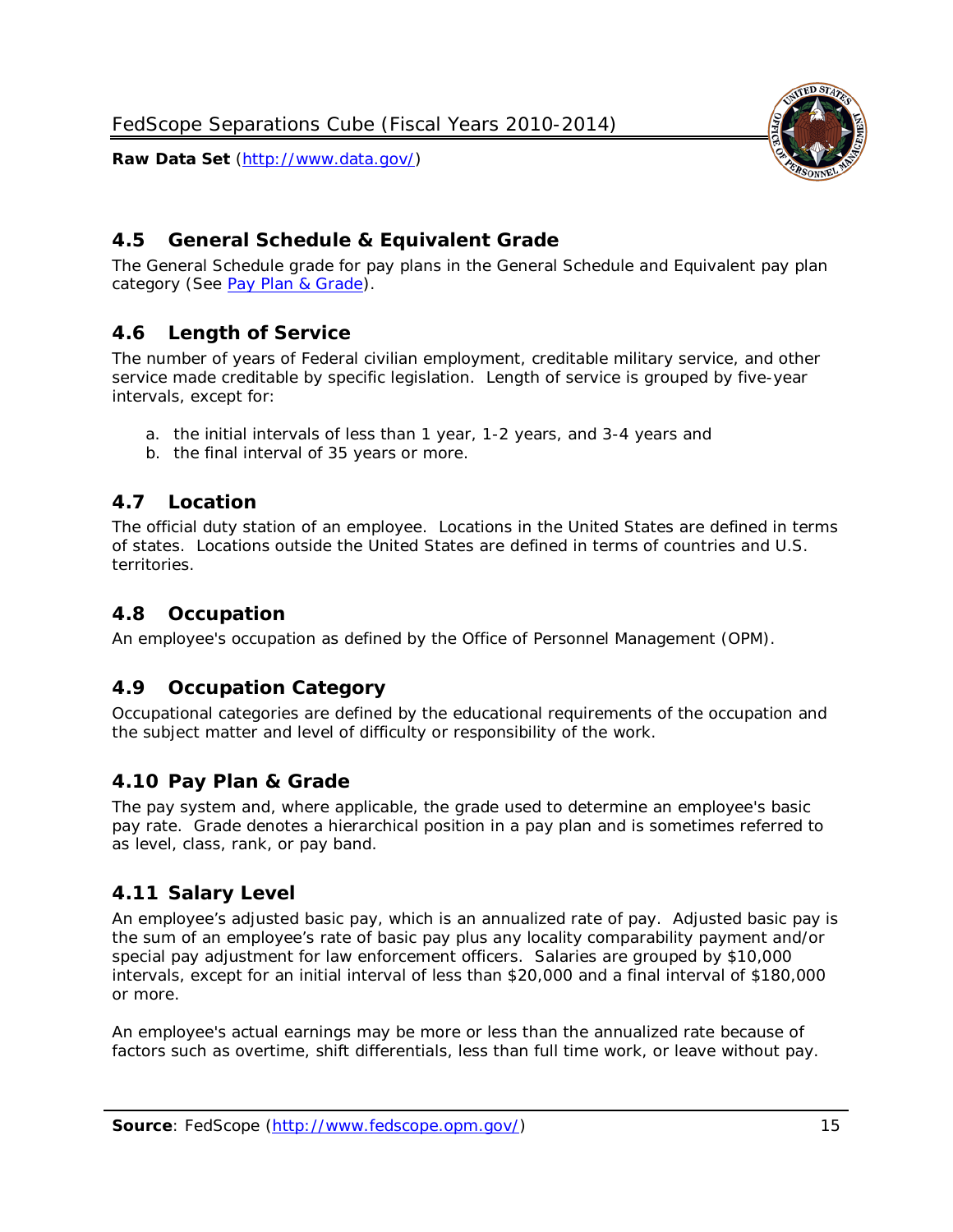

## <span id="page-16-0"></span>*4.12 Type of Appointment*

<span id="page-16-1"></span>An employee's appointment in terms of permanence and competitiveness.

## *4.13 Work Schedule*

<span id="page-16-2"></span>The time basis on which an employee is scheduled to work.

## *4.14 Count*

A measure representing the number of personnel actions ("Transfer-Outs" and "Separations") that have taken place within a given fiscal year.

## <span id="page-16-3"></span>*4.15 Average Salary*

A measure representing the average adjusted basic pay, an annualized rate of pay. Adjusted basic pay is the sum of an employee's rate of basic pay and any locality comparability payment and/or special pay adjustment for law enforcement officers.

An employee's actual earnings may be more or less than the annualized rate because of factors such as overtime, shift differentials, less than full time work, or leave without pay.

Invalid salary values are excluded from the average. A large number of invalid values could invalidate the average. To obtain counts of invalid values, display the data using the Salary Level dimension (See [Salary Level\)](#page-15-6).

## <span id="page-16-4"></span>*4.16 Average Length of Service*

A measure representing the average number of years of Federal civilian employment and creditable military service.

Invalid values are excluded from the average. A large number of invalid values could invalidate the average. To obtain counts of invalid values, display the data using the Length of Service dimension (See [Length of Service\)](#page-8-0).